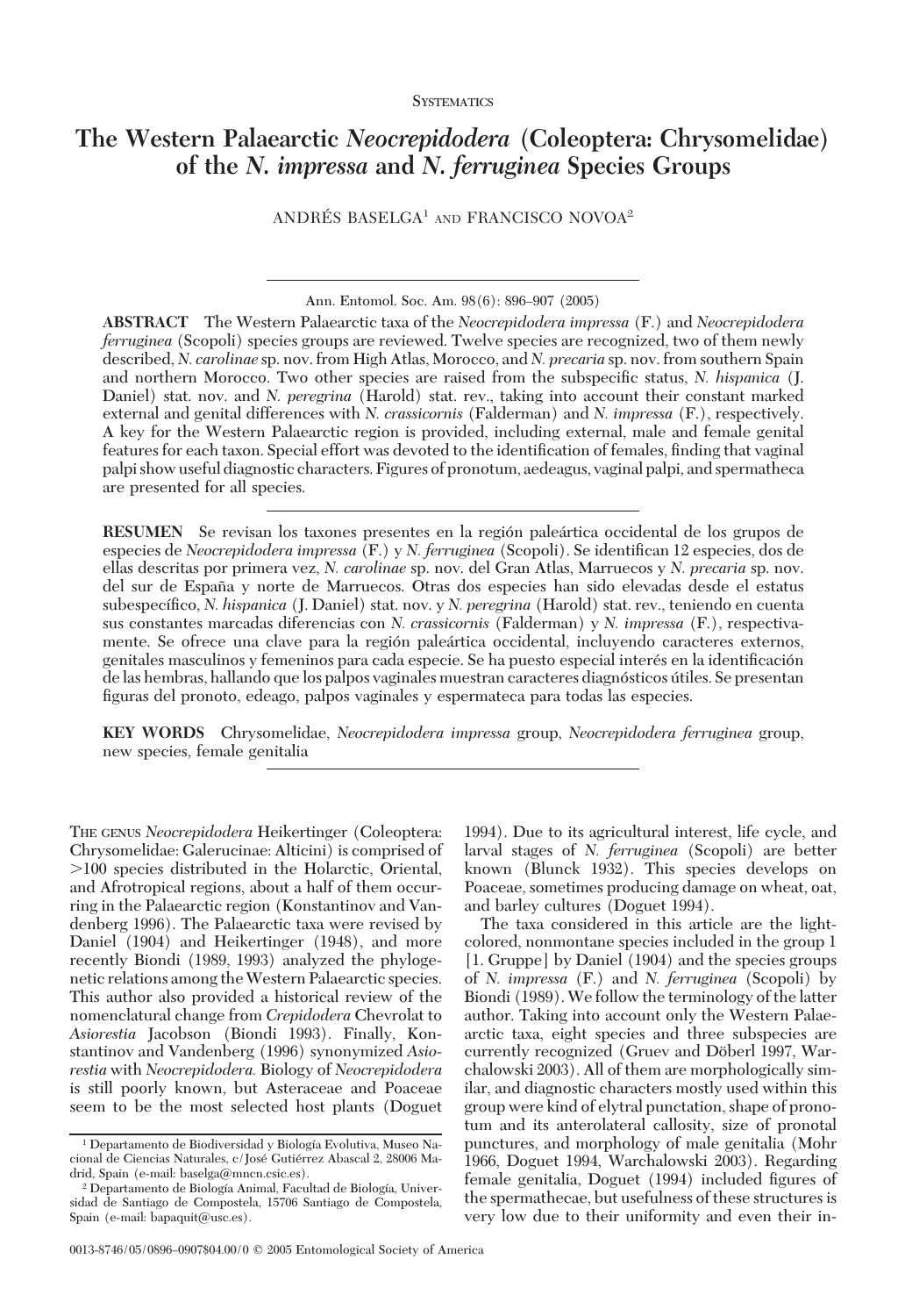traspecific variation. Although Doguet (1994) used the vaginal palpi in some other species within *Neocrepidodera,* this female structure was never explored for the light-colored taxa.

The extreme similarity between taxa and the difficulty in identifying females, together with the sympatric distributions of many species, make the taxonomy of the *N. impressa* and *N. ferruginea* species groups difficult. The purpose of this article is to  $1$ ) study the vaginal palpi of Western Palaearctic taxa, making available accurate diagnostic characters for females; 2) reassess the status of the taxa currently considered subspecific; 3) describe two new species based on specimens from southern Spain and Morocco; and 4) to provide a key to the *N. impressa* and *N. ferruginea* species groups from the Western Palaearctic region.

## **Materials and Methods**

This study is mainly based on the collections of Museo Nacional de Ciencias Naturales, Madrid, Spain (MNCN), and National Museum of Natural History, Washington, DC (USNM). Also, personal collections of A. Baselga, Santiago de Compostela, Spain (BASC) and G. Bastazo and J. M. Vela, Málaga, Spain (BAVC), were reviewed as well as some specimens were borrowed from M. Bergeal, Versailles, France (BERC), M. Biondi, L'Aquila, Italy (BIOC), S. Doguet (DOGC), and F. Fritzlar, Jena, Germany (FRIC). S. Doguet also has provided several individuals belonging to the Musée d'Histoire Naturelle de Lyon (MHNL). Finally, some specimens now deposited in BASC were kindly provided by M. Döberl (Abensberg, Germany).

A detailed description is provided for the new species, but only diagnoses are provided for previously known taxa. Male and female genitalia were dissected, cleared with Amman Lactophenol, and thereafter mounted along with specimens using dimethyl hydantoin formaldehyde resin (DMHF). Drawings were traced using CorelDraw 9 software, from images captured with a Nikon Coolpix 4500 digital camera attached to a Zeiss 475057 stereomicroscope. Aedeagi are illustrated in ventral view, and figures of pronota include schematic representation of both discal and antebasal punctation.

## *Neocrepidodera crassicornis* **(Faldermann)** (Figs. 1, 13, 25)

**Material Examined.** BOSNIA AND HERZE-GOVINA: Sarajevo [Sar.], Ilidza [Ilidz.], one specimen (Apfelbeck, USNM); GEORGIA: Abkhazia, N Gudauta, P'skhu, 1,700 m, 16 June 1984, six specimens (A. Konstantinov, USNM); Abkhazia, N Gudauta, P'skhu, Bzyb' River, 17 June 1984, three specimens (A. Konstantinov, USNM); Abkhazia, P'skhu, 19 June 1984, two specimens (A. Konstantinov, USNM); ITALY: Torino, Torrente [T.] Sangone, 26 July 1907, three specimens (Della Beffa, MNCN); RUMANIA: Comana, Vlasca, four specimens (A.L. Montandon, USNM); RUSSIA: Daghestan, one specimen (Shapiro, USNM); Daghestan, Madzhalis, 18 June 1964, 1,700 m, one specimen (USNM); Krasnodarskiy Kray, Krasnaya Polyana, 27 June 1982, one specimen (A. Konstantinov, USNM); Krasnodarskiy Kray, Novomikhaylovskiy, 24 June 1982, one specimen (A. Konstantinov, USNM); Krasnodarskiy Kray, Tuapse, 22 June 1982, three specimens (A. Konstantinov, USNM); North Ossetia, 11 June 1978, one specimen (USNM); North Ossetia, Koban', 14 June 1978, two specimens (Agnaeva, USNM).

**Diagnosis.** Length 3.0–4.0 mm. *Pronotum:* slightly constricted basally, narrowly margined. Anterolateral callosity rounded, poorly developed and almost symmetrical. Surface covered with minute punctures, both on disc and basal region, with only a few slightly greater punctures in the antebasal transverse groove (Fig. 1). *Elytra:* punctation completely seriate, or sometimes with some striae partially irregular because some punctures are duplicated or slightly disordered (especially in females). Punctures small and shallow. Interstriae almost ßat and broader than striae. Base of sixth elytral stria normally impressed, as deep as the other striae. *Aedeagus:* larger than in *N. ferruginea* (Scopoli), strongly expanded in the apical third, apex wide rounded (Fig. 13). *Vaginal palpi:* long and slender, curved and almost parallel sided (Fig. 25a), basal membranous region long. *Spermatheca:* as in Fig. 25b.

**Remarks.** The specimen from Bosnia shows a stronger pronotal punctation similar to *N. ferruginea,* both on disc and antebasal area. However, the aedeagus allows to assign this specimen undoubtedly to this species.

**Distribution.** Southern Europe from France to Ukraine and southern Russia, Turkey, Caucasus, Kazakhstan (Mid).

## *Neocrepidodera hispanica* **(J. Daniel), stat. nov** (Figs. 2, 14, 26)

**Material Examined.** FRANCE: Camargue, one specimen (L. Puel, BERC); PORTUGAL: Trás-os-Montes, Mogadouro, Castelo Branco, 20 June 2001, two specimens (A. Baselga, BASC); SPAIN: Avila, 23 June ?, 20 specimens (MNCN); Madrid, 11 specimens (Pérez Arcas, MNCN); Madrid, two specimens (Canal, MNCN); Madrid, one specimen (Arias, MNCN); Madrid, El Escorial, 10 specimens (MNCN); Madrid, Navacerrada, one specimen (Uhagón, MNCN); Segovia, Marazoleja, two specimens (Callejo, MNCN); Segovia, Villacastín, five specimens (MNCN); Teruel, Albarracín, three specimens (Zapater, MNCN).

**Diagnosis.** Length 3.0–4.1 mm. *Pronotum:* slightly constricted basally, narrowly margined. Anterolateral callosity rounded, poorly developed and almost symmetrical. Surface covered with fine punctures, both on disc and basal region, with only a few slightly greater punctures in the antebasal transverse groove (Fig. 2). In some specimens, discal punctation slightly stronger, moderate in size. *Elytra:* punctation completely seriate, or sometimes with some striae partially irregular because some punctures are duplicated or slightly disordered (especially in females). Punctures large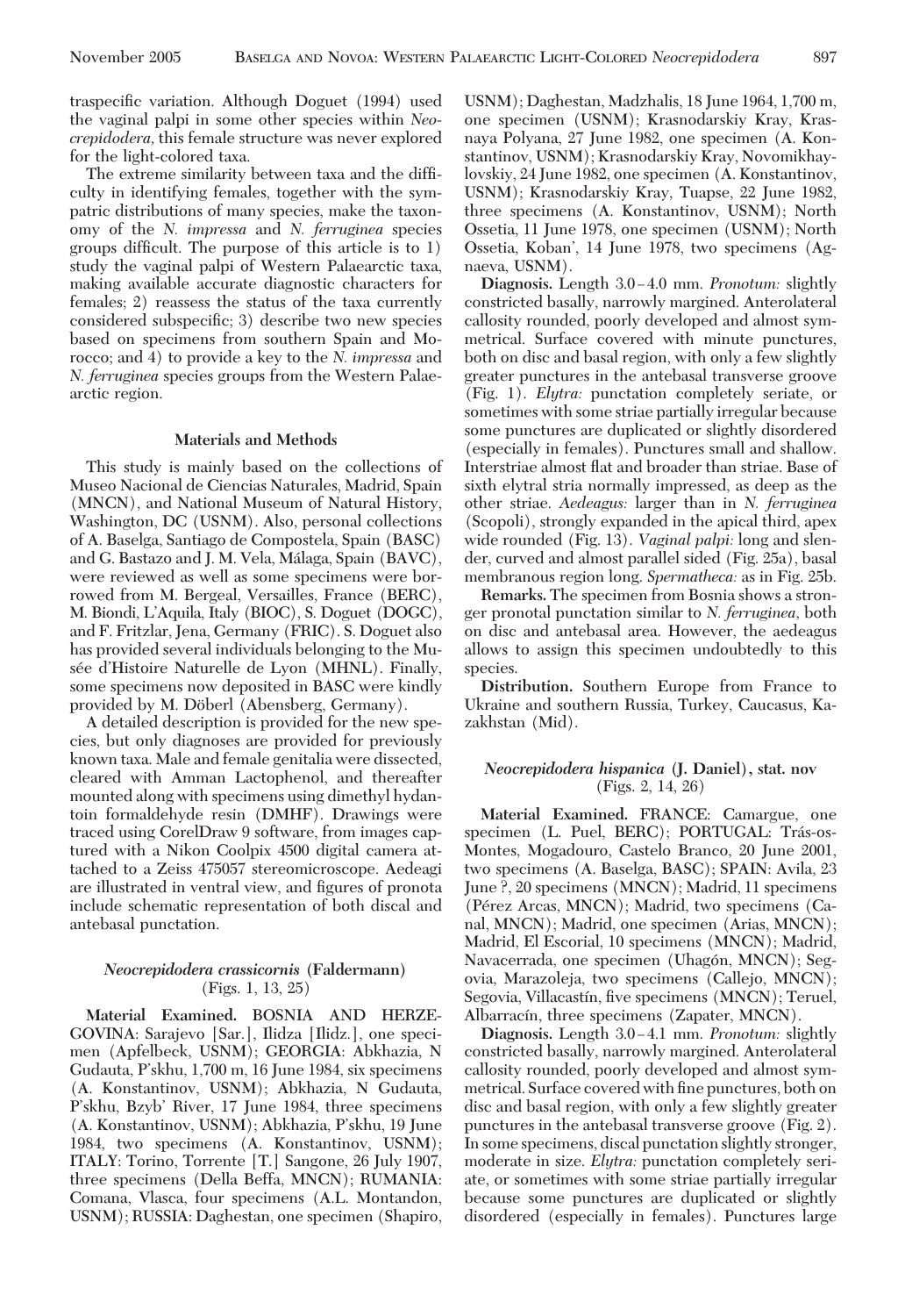

**Figs. 112.** Pronota of *Neocrepidodera* spp. Circle and oval represent schematic samples of discal and antebasal punctation, respectively. (1) *N. crassicornis*. (2) *N. hispanica*. (3) *N. carolinae* n. sp., paratype (4) *N. motschulskii*, paratype. (5) *N. ferruginea*. (6) *N. interpunctata*. (7) *N. bolognai*, paratype. (8) *N. brevicollis*. (9) *N. transversa*. (10) *N. impressa*. (11) *N. peregrina*. (12) *N. precaria* n. sp., paratype. Scale bar, 0.5 mm.

and deep. Interstriae slightly convex and as broad as striae or narrower. Base of sixth elytral stria normally impressed, as deep as the other striae. *Aedeagus:* expanded in the apical fourth, apex wide rounded and produced into an obtuse denticle (Fig. 14). *Vaginal palpi:* short, strongly curved and almost parallel sided, basal membranous region very short (Fig. 26a). *Spermatheca:* as in Fig. 26b.

**Remarks.** This taxon was described by Daniel (1904) as a subspecies of *N. crassicornis.* We consider that constant marked differences in both male and female genitalia between the two taxa make the specific status more appropriate for *N. hispanica.* 

**Distribution.** Central and northern Iberian peninsula, south of France.

## *Neocrepidodera carolinae* **Baselga & Novoa, sp. nov** (Figs. 3, 15, 27)

**Type Material.** HOLOTYPE MALE: MOROCCO: "Glaui" [handwritten label by M. Escalera]. This locality refers to Ouarzazate, Telouet (=Dar Kaid el Glaoui); PARATYPES: 24 specimens, same data as holotype. Holotype and paratypes are deposited in the Museo Nacional de Ciencias Naturales, Madrid, Spain (Type Catalog No. 9570).

**Etymology.** We name this new species for Carolina Martín, curator of the MNCN, in gratitude for all her support and kindness.

Diagnosis. Length 3.3-4.2 mm. *Pronotum:* slightly constricted basally, narrowly margined. Anterolateral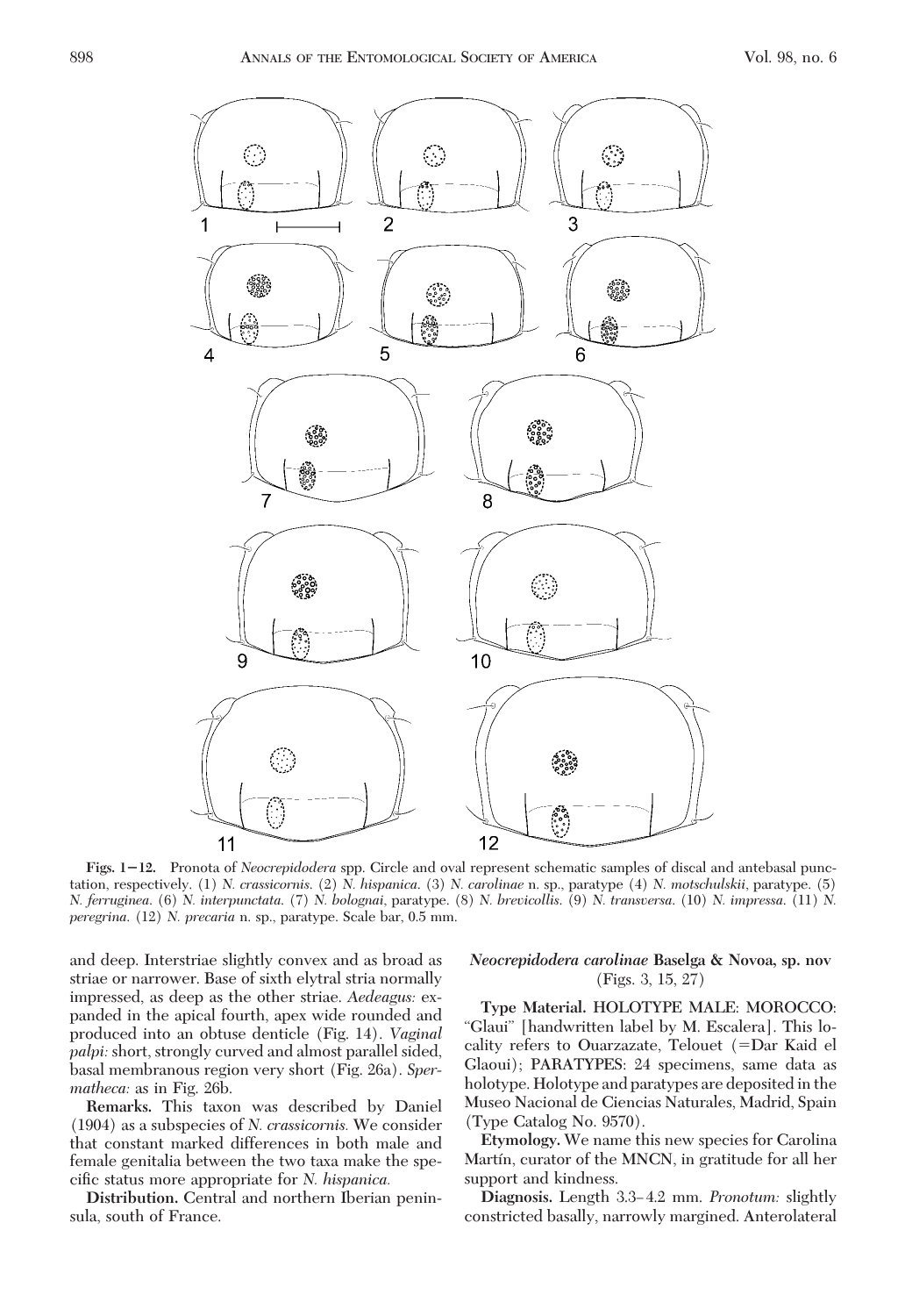

**Fig. 1324.** Median lobe of aedeagi of *Neocrepidodera* spp., ventral view. (13) *N. crassicornis*. (14) *N. hispanica*. (15) *N. carolinae* n. sp., paratype (16) *N. motschulskii*, paratype. (17) *N. ferruginea*. (18) *N. interpunctata*. (19) *N. bolognai*, paratype. (20) *N. brevicollis*. (21) *N. transversa*. (22) *N. impressa*. (23) *N. peregrina*. (24) *N. precaria* n. sp., paratype. Scale bar, 0.5 mm.

callosity well developed, strongly produced anteriorly and thus asymmetrical. Surface covered with moderately fine punctures on disc, minute on basal region, with only a few slightly greater punctures in the antebasal transverse groove (Fig. 3). *Elytra:* punctation completely seriate, or sometimes with some striae partially irregular because some punctures are duplicated or slightly disordered (especially in females). Punctures large and deep. Interstriae slightly convex and as broad as striae or narrower. Base of sixth elytral stria strongly impressed, deeper than the other striae. *Aedeagus:* expanded in the apical fourth, apex subtriangular, forming no denticle (Fig. 15). *Vaginal palpi:* relatively long and slightly curved, basal membranous region short (Fig. 27a). *Spermatheca:* as in Fig. 27b.

Description. Length 3.3-4.2 mm. Body convex, about two times longer than wide. Color yellowish brown. *Head:* slightly convex. Labrum bearing three pairs of setae in anterior margin. Clypeus bearing four pairs of long setae in anterior margin and many other shorter ones. Frontal ridge between antennal calli wide. Antennal calli oval, hardly delineated from vertex. Vertex smooth and shiny, with a strong deep seta-bearing puncture near each eye. Third antennomere  $\approx$ 1.5 times longer than second, slightly longer than fourth and shorter than fifth. *Pronotum:* 1.3 times broader than long, widest at middle, slightly constricted basally, narrowly margined, provided with an antebasal transverse furrow delimited laterally by two longitudinal impressions. Anterolateral callosity well developed, strongly produced anteriorly and thus asymmetrical. Surface shiny, covered with moderately fine punctures on disc, minute on basal region, with only a few slightly greater punctures in the antebasal transverse groove (Fig. 3). *Elytra:* moderately convex,  $\approx$ 1.5 times longer than broad, widest before middle. Humeral callus well developed, macropterous. Lateral margins explanate, apex rounded. Surface shiny. Punctation arranged in 10 distinct striae, scutellar stria short. Punctures, large and deep, regularly seriate, or sometimes with some striae partially irregular because some punctures are duplicated or slightly disordered (especially in females). Interstriae slightly convex and as broad as striae or narrower, covered with extremely minute micropunctures. Base of sixth elytral stria strongly impressed, deeper than the other striae, delimiting interiorly the humeral callus. *Aedeagus:* expanded in the apical fourth, apex subtriangular, forming no denticle (Fig. 15). *Vaginal palpi:* relatively long and slightly curved, basal membranous region short (Fig. 27a). *Spermatheca:* as in Fig. 27b.

**Remarks.** This new species is close to *N. hispanica* and *N. crassicornis* based on the shape and punctation of pronotum, but especially by their similar male and female genitalia. However, external characters such as the pronotal anterolateral callosity and the base of sixth elytral stria, as well as the structure of aedeagus and vaginal palpi show constant marked differences. Taking into account the high morphological homogeneity among light colored species of *Neocrepidodera,* we thus consider these differences between the three taxa to justify the description of this new species, as well as the specific status for *N. hispanica.* 

The citations of *N. crassicornis* in North Africa (Kocher 1958), considered questionable or erroneous by Gruev and Döberl (1997), could be attributed to this new taxon, because of its similarity and because one of this records corresponds probably with the same series here designated type material, as specimens share locality and collector: "Glaoui (Escalera)" (Kocher 1958: 131).

**Distribution.** Morocco. This new species is known only from the type locality, Telouet,  $\approx 1,800$  m of altitude in the High Atlas mountains. However, if the citations of *N. crassicornis* were confirmed to be *N. carolinae,* the species could be distributed in both High Atlas and Middle Atlas.

# *Neocrepidodera motschulskii* **(Konstantinov)** (Figs. 4, 16, 28)

Material Examined. BELARUS: Gomel<sup>'</sup>, Doroganovo, 15 July 1985, one specimen (A. Konstantinov, USNM); Gomel', Turov, 23 June 1980, one specimen (A. Konstantinov, USNM); Minsk env., 21 July 1979, 13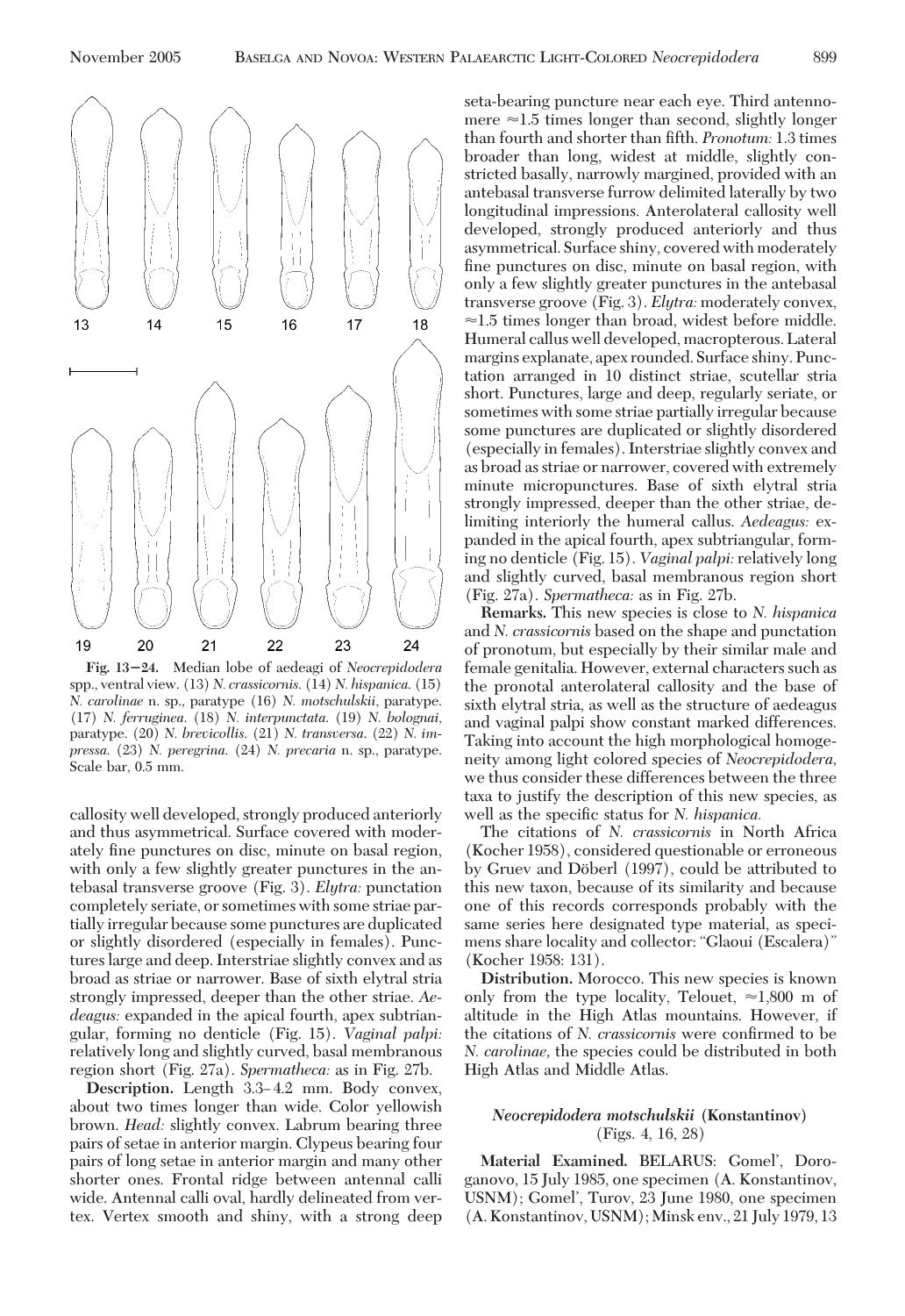

**Fig. 2536.** Female genitalia of *Neocrepidodera* spp. (a) Vaginal palpi. (b) Spermatheca. (25) *N. crassicornis*. (26) *N. hispanica*. (27) *N. carolinae* n. sp., paratype (28) *N. motschulskii*. (29) *N. ferruginea*. (30) *N. interpunctata*. (31) *N. bolognai*, paratype. (32) *N. brevicollis*. (33) *N. transversa*. (34) *N. impressa*. (35) *N. peregrina*. (36) *N. precaria* n. sp., paratype. Scale bar, 0.5 mm.

specimens (A. Konstantinov, USNM); Vitebsk, Naroch', Berezinski res., April 1983, one specimen (S. Saluk, USNM); FRANCE: Lozère, Mont Lozère, L'Hôpital, 22 July 1977, one specimen (J. C. Lecoq, DOGC); Pyrénées-Orientals, Massif du Madrès, ravin du Canrec, 12 July 1983, two specimens (S. Doguet, DOGC); GEORGIA: Bakuriani, 13 July 1981, one specimen (PARATYPE, A. Konstantinov, USNM); GER-MANY: BadenWurttenberg, Michelwinnaden, 28 July 1991, one specimen (M. Bergeal, BERC); RUSSIA: Bashkiria, Maginsk, 19 June 1990, two specimens (P. Schnitter, FRIC); Bryansk, Unecha, Unecha river, 20 June 1981, three specimens (A. Konstantinov, USNM); Kazan', one specimen (Cski, USNM); Smolensk, Temkino, Skotinino, 23 July 1980, nine specimens (A. Konstantinov, USNM); 28 June 1983, two specimens (A. Konstantinov, USNM); SWEDEN: Upland, Almunge, Harparbol, 21 July 1948, two specimens (O. Lundblad, MNCN).

Diagnosis. Length  $3.0-4.1$  mm. *Pronotum:* constricted basally, narrowly margined. Anterolateral callosity rounded, well developed and slightly asymmetrical. Surface covered with coarse punctures on disc and minute ones on basal region, with greater punctures in the antebasal transverse groove (Fig. 4). In some specimens these strong punctures extend almost to the base, but there is always a basal strip covered with minute punctures. *Elytra:* punctation completely seriate, or sometimes with some striae partially irregular because some punctures are duplicated or slightly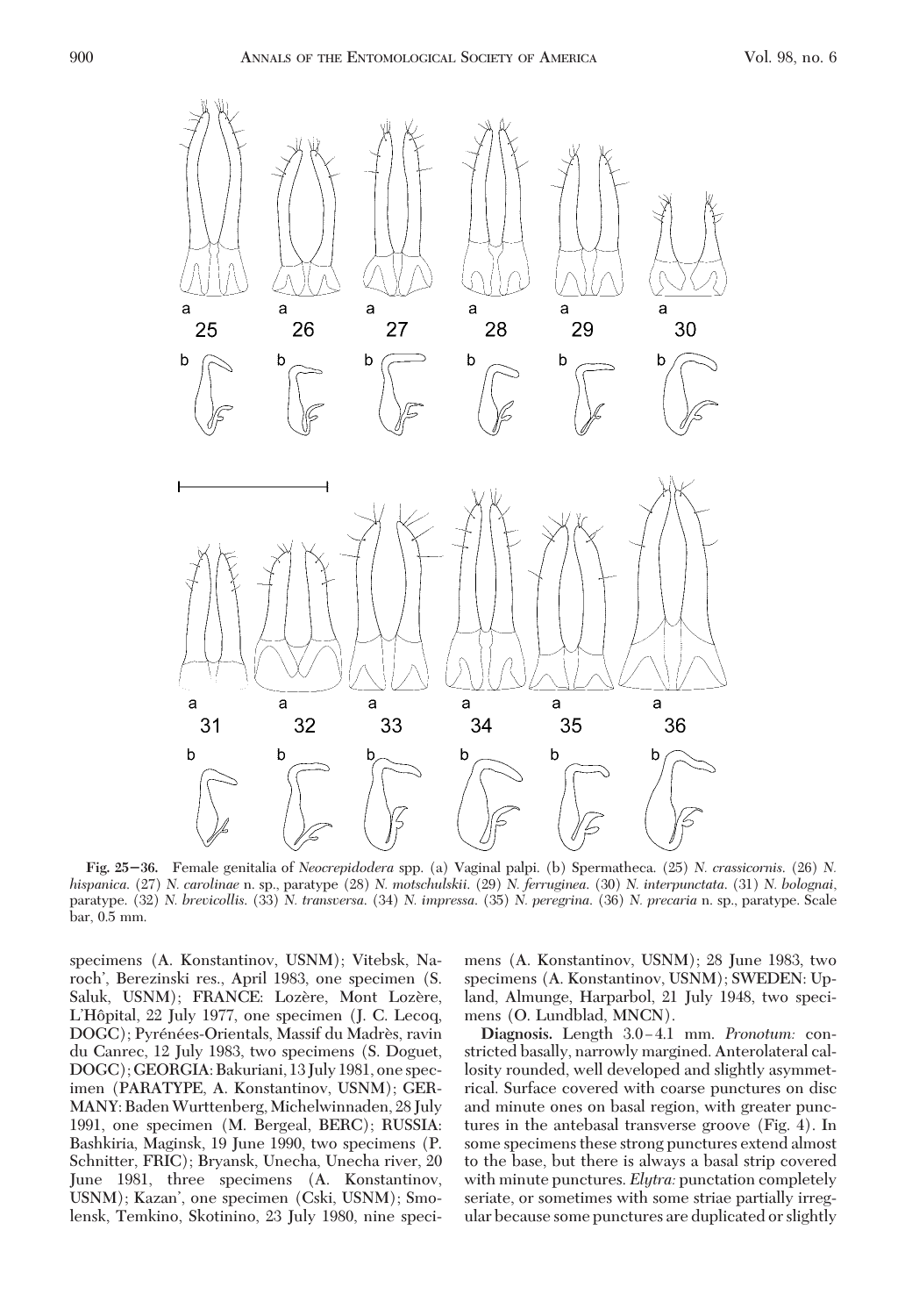disordered (especially in females). P unctures large and deep. Interstriae slightly convex and slightly wider than striae. Base of sixth elytral stria strongly impressed, deeper than the other striae. *Aedeagus:* produced apically into a very acute point (Fig. 16). *Vaginal palpi:* long, slightly curved and slightly tapering to the apex, basal membranous region long (Fig. 28a). *Spermatheca:* as in Fig. 28b.

**Distribution.** North and Central Europe, reaching France to the south, Turkey, Caucasus, Tajikistan.

# *Neocrepidodera ferruginea* **(Scopoli)** (Figs. 5, 17, 29)

**Material Examined.** AUSTRIA: Karnten, Maltatal, five specimens (USNM); BELARUS: Bialoweza Forest, 26 April 1980, one specimen (O. R. Alexandrovich, USNM); Minsk, park Chelyukitsez, 18 July 1979, seven specimens (A. Konstantinov, USNM,); Naroch', 16 August 1982, one specimen; 20 August 1982, one specimen (I. Lopatin; USNM); Vitebsk, Braslov, Chernyshki, 9 July 1981, five specimens (A. Konstantinov, USNM); Vitebsk, Braslov, Opsa, 17 July 1981, seven specimens (A. Konstantinov, USNM); BOSNIA AND HERZEGOVINA: Sandzak, Korita, 1917, one specimen (Csiki, USNM); FRANCE: Gard, Vallerauge, July 1920, five specimens (A. Chobaut, USNM); GEOR-GIA: Abkhazia, N Gudauta, P'skhu, 1,700 m, 16 June 1984, 14 specimens (A. Konstantinov, USNM); 19 June 1984, one specimen (A. Konstantinov, USNM); GER-MANY: Baden Wurttenberg, Michelwinnaden, July 1990, one specimen (M. Bergeal, BERC); Thüringen, Schleusingen, 2 July 1997, eight specimens (F. Fritzlar, FRIC); Thüringen, Sülzenbrücken, 11 October 1996, one specimen (F. Fritzlar, FRIC); Thüringen, Triebes, 27 October 1998, nine specimens (Weigel, FRIC); IRAN: NW Iran, Tabriz, Sufian, 20-21 June 1970, one specimen (Exp. Nat. Mus. Praha, USNM); ITALY: Piemonte, Torino, Brunetta di Susa, 8 July 1981, two specimens (M. A. Alonso-Zarazaga, BAVC); PO-LAND: Gdansk, Rokitnica [Danzig, Müggenhahl], three specimens (USNM); PORTUGAL: Porto, one specimen (Nobre, MNCN); RUMANIA: Dobruja, Macin, Greci, two specimens (A. L. Montandon, USNM); RUSSIA: Bryansk, Unecha, Unecha River, 20 June 1981, two specimens (A. Konstantinov, USNM); Krasnodarskiy Kray, Krasnaya Polyana, 27–28 June 1982, two specimens (A. Konstantinov, USNM); Krasnodarskiy Kray, Sochi, Lazarevscoye, 16 November 1916, one specimen (USNM); Krasnodarskiy Kray, Tuapse, 16 June 1982, one specimen (A. Konstantinov, USNM); North Ossetia, Orjonikidze, 21 July 1979, one specimen (USNM); Smolensk, Temkino, Skotinino, 23 July 1980, 104 specimens (A. Konstantinov, USNM); SERBIA AND MONTENEGRO: Montenegro, Rozaj, 1917, one specimen (Cski, USNM); SLOVENIA: Postojna, Wiese, 16 August 1958, four specimens (Endrody-Younga, USNM); SPAIN: A Coruña, Sigüeiro, 4 June 1996, five specimens (A. Baselga, BASC); Albacete, Sierra de Segura, El Pardal, June 1903, one specimen (M. Escalera, MNCN); Cuenca, July 1906, one specimen (Arias, MNCN); Huesca, Bielsa, 20-26

August 1944, one specimen (MNCN); Huesca, Panticosa, three specimens (L. Ba´guena, MNCN); Huesca, Sallent, two specimens (MNCN); Lleida, Sierra de Cadi, August 1906, four specimens (Arias, MNCN); Lugo, Sierra de Ancares, Os Cabaniños, 8 June 1997, three specimens (A. Baselga, BASC); Lugo, Sierra de Caurel, A. Rogueira, 27 July 1997, one specimen (A. Baselga, BASC); Ourense, Carballiño, 13 September 1997, one specimen (A. Baselga, BASC); Pontevedra, Oia, Loureza, 20 September 1998, one specimen (A. Baselga, BASC); Pontevedra, Ponteareas, Prado, 9 May 1999, one specimen (A. Baselga, BASC); Pontevedra, Vila de Cruces, 12 June 1996, one specimen (A. Baselga, BASC); Teruel, Albarracín, July 1906, two specimens (Arias, MNCN); UKRAINE: Krim, Bel'bek, 5 June 1897, one specimen (N. Kuznietsov); Poltava, 2 August 1915, one specimen (Ogloblin, USNM); UNITED KINGDOM: England, Sudbury, 1935, two specimens (F. D. Buck; USNM).

Diagnosis. Length 2.7-3.8 mm. *Pronotum:* sides not constricted basally, narrowly margined. Anterolateral callosity rounded, well developed and slightly asymmetrical. Surface covered with medium to moderately strong punctures on disc and basal region, with greater punctures in the antebasal transverse groove. Antebasal punctation always conspicuous, punctures as coarse as discal ones or very slightly finer (Fig. 5). *Elytra:* punctation completely seriate, or sometimes with some striae partially irregular because some punctures are duplicated or slightly disordered (especially in females). Punctures large and deep. Interstriae slightly convex, as wide as striae or slightly narrower in males, broader in females. Base of sixth elytral stria normally impressed, as deep as the other striae. *Aedeagus:* short, produced apically into a rounded denticle (Fig. 17). *Vaginal palpi:* relatively short and wide, tapering to the apex (Fig. 29a). In some specimens slightly longer, but never as much as in *N. motschulskii. Spermatheca:* as in Fig. 29b.

**Distribution.** Europe, Turkey, Caucasus, Iran.

# *Neocrepidodera interpunctata* **(Motschulsky)** (Figs. 6, 18, 30)

Material Examined. BELARUS: Gomel', Turov, 23 June 1980, one specimen (A. Konstantinov, USNM); Nalibokskaya Puscha, Lake Kroman', 31 June 1983, two specimens (Maxim., USNM); FINLAND: Hyvinkää, 27 July 1975, one specimen (I. Rutanen, BASC ex Döberl); Lappajärvi, 8 July 1985, one specimen (I. Rutanen, BASC ex Döberl); GERMANY: Schleswig-Holstein, Pobull, 26 July 1977, one specimen (Lohse, BERC).

**Other Non-West Palaearctic Material.** RUSSIA: Khabarovskiy Kray, Bureinskiy Khrebet [Bureja Gebirge], one specimen (Radde, USNM); Kunashir Island, 24 July 1985, two specimens (Saluk, USNM); Sakhalin Island, 27 June 1985, one specimen (Saluk, USNM); Sakhalin Island, Gornozavodsk, 11 August 1992, two specimens (Konstantinov, USNM).

Diagnosis. Length 2.9-3.7 mm. *Pronotum:* subquadrate, slightly constricted antebasally, narrowly mar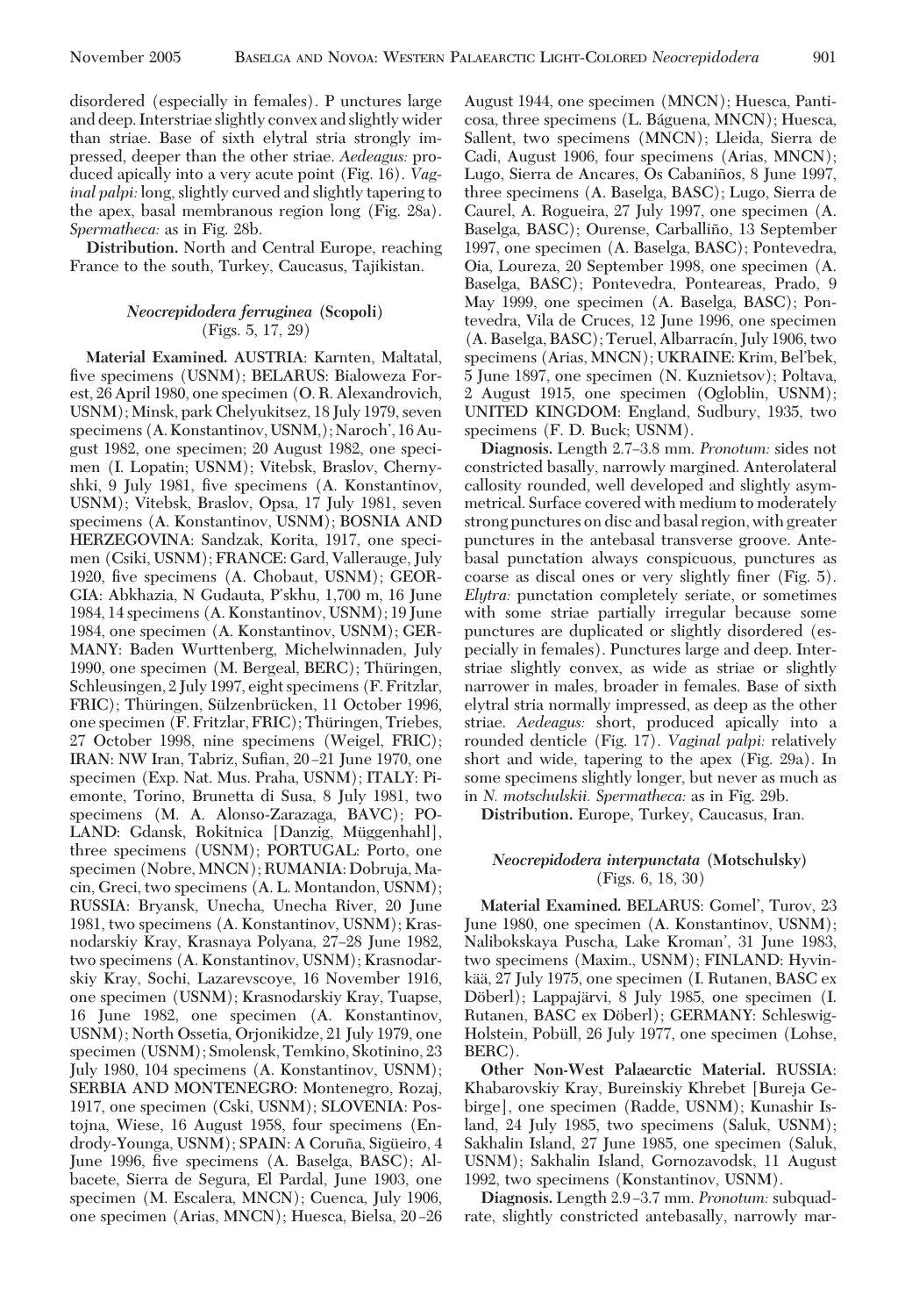gined. Anterolateral callosity obtuse-angled, well developed and slightly asymmetrical. Surface covered with very coarse punctures on disc and slightly finer ones on basal region (Fig. 6). *Elytra:*striae completely irregular because punctures are duplicated and disordered (more strongly in females). P unctures large and deep. Interstriae slightly convex and narrower than double rows of punctures. Base of sixth elytral stria strongly impressed, deeper than the other striae. *Aedeagus:* almost parallel sided, produced apically into an acute point (Fig. 18). *Vaginal palpi:* poorly developed, extremely short and narrow (Fig. 30a). *Spermatheca:* as in Fig. 30b.

**Distribution.** Northern Europe, reaching Germany and Poland to the south, north of Asia, reaching Kazakhstan, China, and Korea to the south, Japan and the Kuril Islands to the east. The species is newly recorded for Belarus.

# *Neocrepidodera bolognai* **(Biondi)** (Figs. 7, 19, 31)

**Material Examined.** MOROCCO: Taza, [Cascate di - waterfalls of] Ras el Oued, 900 m, 15 May 1979, two specimens (PARATYPES, M. Biondi, BIOC).

**Diagnosis.** Length 3.6–4.0 mm. *Pronotum:* transverse, weakly constricted basally, narrowly margined. Anterolateral callosity rounded, well developed and almost symmetrical. Surface covered with large but shallow punctures on disc and basal region, with greater punctures in the antebasal transverse groove (Fig. 7). *Elytra:* striae completely irregular because punctures are duplicated and disordered (more strongly in females). Punctures fine. Interstriae flat and broader than double rows of punctures. Base of sixth elytral stria normally impressed, as deep as the other striae. *Aedeagus:* almost parallel sided, rounded at apex (Fig. 19). *Vaginal palpi:* large, relatively long and wide (Fig. 31a). *Spermatheca:* as in Fig. 31b.

**Distribution.** Morocco. This species is known only from its type locality, Ras el Oued.

#### *Neocrepidodera brevicollis* **(J. Daniel)** (Figs. 8, 20, 32)

**Material Examined.** AUSTRIA: Steiermark [Stiria], Graz, one specimen (USNM); BELARUS: Nalibokskaya Puscha, Kletitse, 27 July 1982, three specimens (Buga, USNM); FRANCE: Ain, Balan, 2 September 1991, one specimen (C. Dufay, MHNL); Ain, Colomieu, 10 September 1991, one specimen (C. Dufay, MHNL); Savoie, Chindrieux, 18 June 1990, one specimen, 29 July 1990, one specimen (C. Dufay, MHNL); ITALY: Abruzzo, L'Aquila, Campo di Rovere, 9 July 2003, two specimens (A. Zuppa and P. D. Alessandro, BIOC); Abruzzo, L'Aquila, M. Sirente, Rovere, 25 June 1974, two specimens (G. Osella, BIOC); SPAIN: A Coruña, A Capela, Caaveiro, 27 July 1999, six specimens (A. Baselga, BASC); León, Villablino, five specimens (MNCN); León, Villar de Santiago, one specimen (MNCN).

Diagnosis. Length 3.4-4.5 mm. Pronotum: transverse, markedly constricted basally, narrowly margined. Anterolateral callosity slightly transverse, distinctly asymmetrical, rounded anteriorly and angulose posteriorly. Surface covered with coarse punctures on disc and basal region, with greater punctures in the antebasal transverse groove (Fig. 8). *Elytra:* striae irregular because punctures are duplicated and disordered (more strongly in females). Punctures very large but relatively shallow. Interstriae slightly convex and narrower than double rows of punctures. Base of sixth elytral stria strongly impressed, deeper than the other striae. *Aedeagus:* short, constricted basally and rounded apically (Fig. 20). *Vaginal palpi:* short and broad, basal membranous region poorly developed (Fig. 32a). *Spermatheca:* as in Fig. 32b.

**Distribution.** Europe, reaching Denmark and Belarus to the north, Spain and Italy to the south. The citations from Belarus and Spain are new national records and major range extensions for *N. brevicollis.*

## *Neocrepidodera transversa* **(Marsham)** (Figs. 9, 21, 33)

**Material Examined.** AUSTRIA: Neusiedl, Edmundshof, 25 August 1969, one specimen (M. Döberl; USNM); Neusiedl, Zurndorf, 25 August 1969, one specimen (M. Döberl; USNM); BELARUS: Gomel', Turov, 23 June 1980, four specimens (A. Konstantinov, USNM); GERMANY: Thüringen, Alperstedt, 16 August 1996, seven specimens (F. Fritzlar, FRIC); Thüringen, Sülzenbrücken, 11 October 1996, two specimens (F. Fritzlar, FRIC); Thüringen, Triebes, 27 October 1998, nine specimens (Weigel, FRIC); IT-ALY: Torino, Torrente di [T.] Stura, seven specimens (G. della Beffa, MNCN); RUMANIA: Bucuresti [Bucarest], one specimen (A. L. Montandon, MNCN); RUSSIA: Stavropol'skiy Kray, Essentuky, 20 July 1986, one specimen (I. K. Lopatin, USNM); SLOVENIA: Ljubljana (Gravowsky, USNM); SPAIN: A Coruña, Oroso, 5 July 1997, five specimens (A. Baselga, BASC); Albacete, Riópar, 25 July 1926, two specimens (M. Escalera, MNCN); Almería, Huercal Overa, four specimens (MNCN); Almería, Sierra Nevada, Paterna del Río, 15 July 1995, seven specimens (P. Barranco, BAVC); Burgos, Hontoria del Pinar, 9 August 1978, five specimens (C. Rey, MNCN); Cantabria, San Pedro de Bedoya, 17–30 August 1990, two specimens (MNCN); Granada, La Sagra, 1900, one specimen (M. Escalera, MNCN); Huesca, Hecho, 9 August 1989, five specimens (M. A. Alonso-Zarazaga, MNCN); Huesca, Zuriza, 1 July 1953, 12 specimens (MNCN); León, La Ercina, five specimens (Cendrero, MNCN); Lugo, Baleira, Pousada, 17 June 1999, one specimen (A. Baselga, BASC); Lugo, Chantada, Belesar, 22 August 1999, one specimen (A. Baselga, BASC); Lugo, Sierra de Ancares, Cancelada, 18 October 1998, one specimen (A. Baselga, BASC); Lugo, Sierra de Ancares, Rao, 4 July 1998, one specimen (A. Baselga, BASC); Madrid, Montejo de la Sierra, 22 specimens (C. Bolivar and M. Escalera, MNCN); Ourense, A. Mezquita, A Canda, 16 July 2000, one specimen (A. Baselga, BASC); Ourense,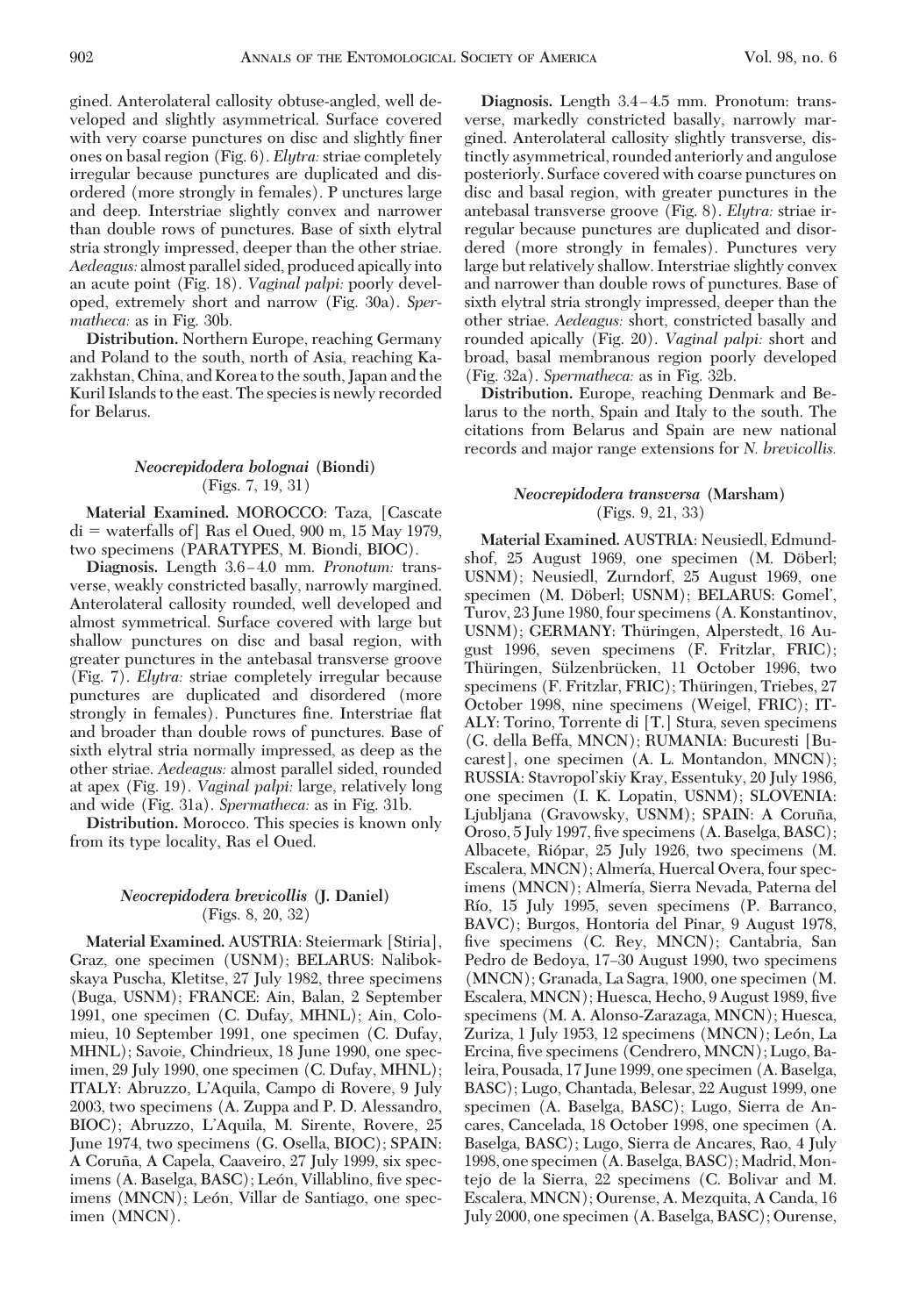Castro Caldelas, 22 July 2000, one specimen (A. Baselga, BASC); Ourense, Riós, Progo, 12 June 1999, one specimen (A. Baselga, BASC); Ourense, Vilariño de Conso, Entrecinsa, 12 June 1999, one specimen (A. Baselga, BASC); Teruel, Bronchales, July 1956, 20 specimens (MNCN); Toledo, Quero, June 1909, four specimens (MNCN); UKRAINE: Kharkov, Lozoven'ka, 31 July 1948, three specimens (I. Lopatin, USNM); Krim, Bel'bek, 18 August 1897, one specimen (Kusnietzov, USNM).

**Diagnosis.** Length 3.5–5.0 mm. *Pronotum:* very variable, in most specimens it is hardly transverse and very slightly constricted basally (Fig. 9), but in some specimens it is distinctly transverse and markedly constricted basally as in *N. brevicollis.* Anterolateral callosity markedly transverse, distinctly asymmetrical, rounded anteriorly and angulose posteriorly. Surface covered with coarse punctures on disc, fine in basal region, with greater punctures in the antebasal transverse groove (Fig. 9). In some specimens the discal punctation is quite fine, similar to *N. impressa. Elytra:* striae irregular because punctures are duplicated and disordered (more strongly in females). Punctures large and deep. Interstriae slightly convex and narrower than double rows of punctures. Base of sixth elytral stria strongly impressed, deeper than the other striae. *Aedeagus:* large, subparallel basally and acutely pointed apically (Fig. 21) *Vaginal palpi:* relativelylong and slender, moderately curved, tapering to the apex (Fig. 33a). *Spermatheca:* as in Fig. 33b.

**Distribution.** Europe, Turkey, Cyprus, Caucasus, Iran.

# *Neocrepidodera impressa* **(F.)** (Figs. 10, 22, 34)

**Material Examined.** ALBANIA: Spolate [Spalata], one specimen (Apfelbeck, USNM); ALGERIA: Biskra, May 1899, one specimen (Mol de Boissy, BERC); Blida, Chrea, 20 June 1979, five specimens (S. Doguet, BERC); Boumerdes, Mandoura, Oued Isser, 17 April 1988, one specimen (Colonelli, BIOC); Khemis Miliana [Affreville], 19 June 1955, two specimens (R. Guerroumi, BERC); FRANCE: Camargue, 18 specimens (MNCN); Corse, two specimens (MNCN); IT-ALY: Abruzzo, L'Aquila, one specimen (USNM); Sardegna, Sedilo, 21 May 1995, one specimen (Angelini, BERC); MOROCCO: Agadir, Oued Massa, 6 May 1983, one specimen (S. Doguet, DOGC); Azrou, Khenifra, one specimen (A. Thery, DOGC); Azrou, Ouiouane, two specimens (A. Thery, DOGC); Larache, three specimens (M. Escalera, MNCN); Sebou, one specimen (A. Thery, DOGC); Tanger, five specimens (M. Escalera, MNCN); Tanger, 1897, two specimens (MNCN); Tanger, one specimen (BERC); Tetouan, M'dik [Rincón], two specimens (MNCN); Tetouan, Negron [Negro], one specimen (M. Escalera, MNCN); PORTUGAL: Algarve, Santa Bárbara de Nexe, July 1973, one specimen (H. Coiffait, DOGC); Estremadura, Batalha, Alcacer do Sal, 11 June 1989, one specimen (J. Péletier, J. Péricart and A. Matocq, DOGC); SPAIN: A Coruña, Ribeira, Parque

Natural de Corrubedo, 4 October 1997, nine specimens (A. Baselga, BASC); A Coruña, Ribeira, Aguiño, 18 August 1976, two specimens (F. Novoa, BASC); Almería, Láujar, one specimen (M. Mendizábal, MNCN); Ca´diz, Chiclana, 12 September 1937, one specimen (Junco, MNCN); Cádiz, Tarifa, May 1903, one specimen (M. Escalera); Cádiz, Tarifa, 18 May 1952, one specimen (H. Coiffait, DOGC); Cádiz, Tarifa, 21 April 1995, one specimen (M. Bergeal, BERC); Granada, Guadix, one specimen (MNCN); Islas Baleares, Mallorca, Muro, Parque Natural de S'Albufera, 16 May 1996, one specimen (M. A. Alonso-Zarazaga and M. Sánchez-Ruiz, MNCN); Islas Baleares, Menorca, two specimens (MNCN); Madrid, eight specimens (Pérez Arcas, MNCN); Murcia, Cartagena, three specimens (MNCN); Málaga, Ardales, Embalse del Conde, 20 April 1996, one specimen (S. Doguet, DOGC); Málaga, El Burgo, Arroyo de la Fuensanta, 31 May 1983, one specimen (G. Bastazo and J. M. Vela, BAVC); Málaga, Los Prados, 20 April 1986, 13 specimens (G. Bastazo and J. M. Vela, BAVC); Pontevedra, Vigo, Islas Cíes, Isla Norte, 4 July 1997, six specimens (A. Baselga, BASC); Pontevedra, O. Rosal, Tabagón, 20 September 1998, two ex (A. Baselga, BASC); Segovia, Villacastín, two specimens (MNCN); Toledo, three specimens (G. Menor, MNCN); Valencia, one specimen (MNCN); Zaragoza, Laguna de Gallocanta, 17 July 1981 (J. Serrano, MNCN); TUNISIA: Tunisia, 1904 (Ujhelyi, USNM).

**Diagnosis.** Length 3.4-4.5 mm. *Pronotum:* transverse, slightly constricted basally, narrowly margined. Anterolateral callosity transverse, distinctly asymmetrical, rounded anteriorly and toothed posteriorly. Surface covered with minute punctures on disc and basal region (Fig. 10). *Elytra:*striae irregular because punctures are duplicated and disordered (more strongly in females), only basal region of striae almost completely ordered. Punctures relatively small and shallow. Interstriae completely ßat and clearly broader than double rows of punctures. Base of sixth elytral stria impressed, deeper than the other striae. *Aedeagus:* short, strongly constricted subapically, produced into a denticle at apex (Fig. 22). *Vaginal palpi:* long and slender, almost straight (Fig. 34a). *Spermatheca:* as in Fig. 34b.

**Remarks.** Two subspecies of *N. impressa* have been previously considered. *Neocrepidodera impressa obtusangula* (J. Daniel) is distributed in southeastern Europe and the Anatolian Region. It is distinguished from the nominotypical subspecies by the posterior angle of anterolateral callosity, which is rounded instead of toothed, and by the sides of pronotum being more rounded than in *N. impressa impressa.* We could study only one female, from Cyprus: Stavros [Stavro vuni] (Bordan, USNM). The spermatheca and vaginal palpi do not differ from the typical form, nor do male genitalia (Daniel 1904). In our opinion the lack of genital diagnostic characters makes appropriate the subspecific status proposed by Daniel (1904), but the analysis of more specimens is needed.

*Neocrepidodera peregrina* (Harold) was considered a subspecies of *N. impressa* since Daniel (1904). The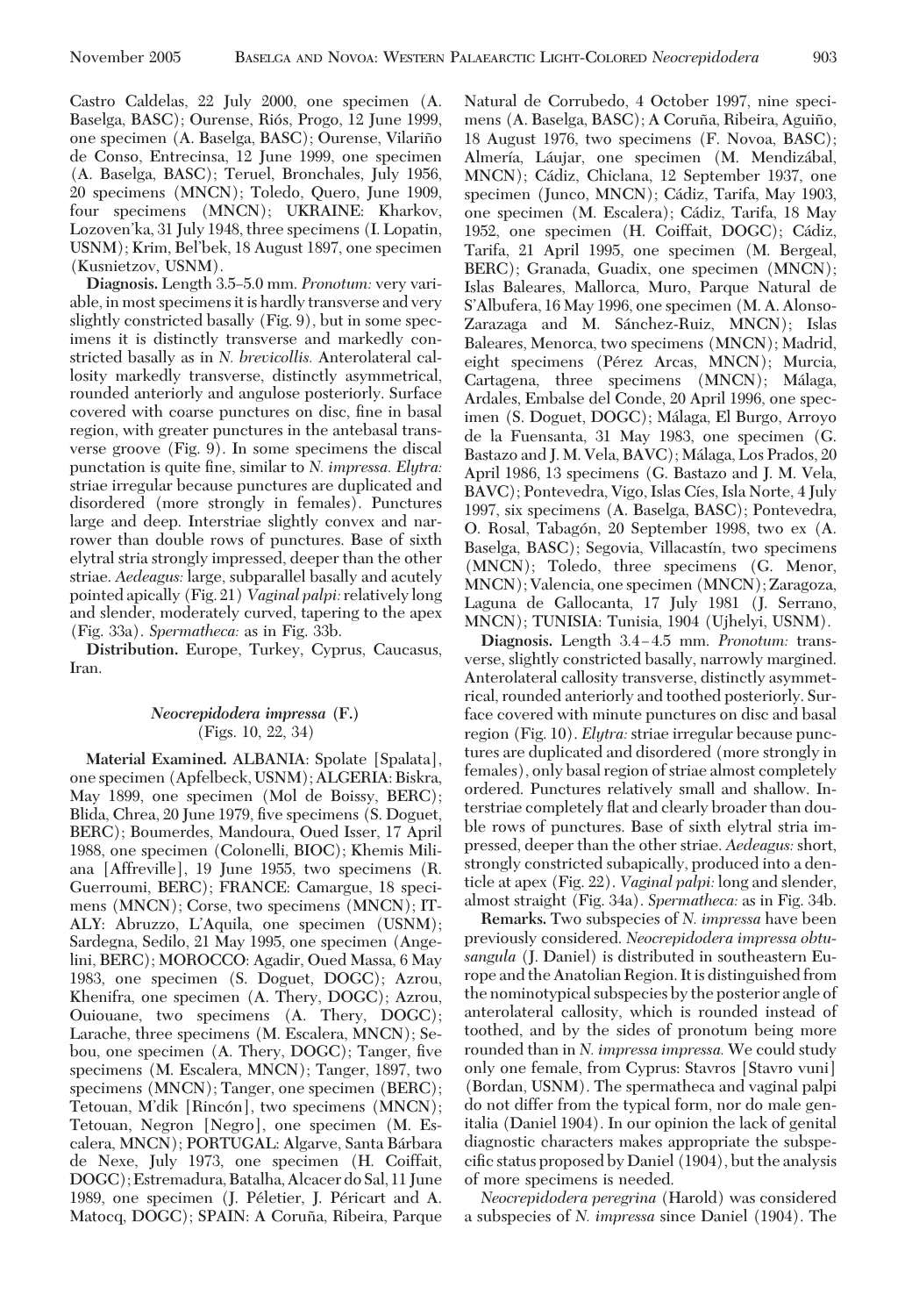marked external and genital differences (see below) and their sympatric distributions in North Africa indicate that both taxa are different species.

**Distribution.** Southern Europe, reaching England and Germany, North Africa, Israel, Syria, Turkey.

## *Neocrepidodera peregrina* **(Harold), stat. rev** (Figs. 11, 23, 35)

**Material Examined.** ALGERIA: Annaba, Seraidi, Edough, 6 September 1971, two specimens (Constantin, DOGC); Guelma, Djebel Nador, Hamman N'Bails, 8 May 1968, one specimen (S. Doguet, DOGC); Kabylie, Mecla, 1908, one specimen (BERC); Khemis Miliana [Affreville], 19 June 1955, one specimen (R. Guerroumi, BERC); Tizi Ouzou, 15 June 1971, one specimen (J. Horak and H. Hoffer, BERC); Yakouren, 21–23 June 1971, one specimen (J. Horak and H. Hoffer, BERC); TUNISIA: Ayn ad Darahim [Ain Draham], 24 June 1976, two specimens (Manger and Muhle, FRIC); Menzel Bourguiba [Bourgiba], 5 June 1982, one specimen (H. Malicky, BERC).

Diagnosis. Length 4.2-5.0 mm. Pronotum: transverse, slightly constricted basally, narrowly margined. Anterolateral callosity transverse, distinctly asymmetrical, rounded anteriorly and toothed posteriorly. Surface covered with extremely minute punctures on disc and basal region (Fig. 11). *Elytra:* punctation almost completely confused because irregular double rows of punctures are broader than interstriae. Punctures relatively small and shallow. Base of sixth elytral stria slightly impressed. *Aedeagus:* slightly constricted anteapically, apex rounded and produced into an acute denticle (Fig. 23). *Vaginal palpi:* relatively short, slightly curved (Fig. 35a). *Spermatheca:* as in Fig. 35b.

**Distribution.** Algeria and Tunisia.

## *Neocrepidodera precaria* **Baselga and Novoa, sp. nov** (Figs. 12, 24, 36)

**Type Material.** HOLOTYPE MALE: SPAIN: Ma´laga, El Burgo, Arroyo [Ayo] de la Fuensanta, 600 m, UTM grid 30SUF2672, 12 October 1983 (G. Bastazo). Holotype is deposited in the Museo Nacional de Ciencias Naturales, Madrid, Spain (Type Catalog No. 9571). PARATYPES: MOROCCO: [without any label], two specimens (MNCN); Tanger, one specimen (BERC); SPAIN: Córdoba, road between Cabra and Priego, Arroyo del Palancar, 12 June 1994, one specimen (G. Bastazo and J. M. Vela); Málaga, one specimen (A. Sanz, MNCN); Málaga, El Burgo, Arroyo de la Fuensanta, 600 m, UTM grid 30SUF2672, 12 October 1983, four specimens (G. Bastazo, BAVC); Ma´laga, El Burgo, Arroyo de la Fuensanta, UTM grid 30SUF2672, 600 m, 12 October 1983, one specimen (G. Bastazo, MNCN); Málaga, Pantano del Chorro, 22 September 1978, one specimen (J. M. Avila, BAVC); Ma´laga, Antequera, Sierra de las Cabras, 1,000 m, 16 September 1981, two specimens (G. Bastazo and J. M. Vela, BAVC).

**Etymology.**We name this new species for Precarios, the Spanish Federation of Young Researchers (Federación de Jóvenes Investigadores-Precarios, www. precarios.org), in tribute to its activity to improve the Spanish Research System and especially the employment rights for young researchers.

Diagnosis. Length 4.5–5.5 mm. *Pronotum:* transverse, slightly constricted basally, narrowly margined. Anterolateral callosity transverse, distinctly asymmetrical, rounded anteriorly and angled posteriorly (but not toothed). Surface covered with medium sized punctures on disc, minute in basal region (Fig. 12). *Elytra:* punctation almost completely confused because irregular double rows of punctures are almost contiguous, much broader than interstriae. Punctures relativelylarge and deep. Base of sixth elytral stria very slightly impressed. *Aedeagus:* extremely large, subparallel sided, apex subtriangular shaped with denticle poorly developed (Fig. 24). *Vaginal palpi:* very long, slightly curved (Fig. 36a). *Spermatheca:* as in Fig. 36b.

Description. Length 4.5-5.5 mm. Body convex, about two times longer than wide. Color reddish brown. *Head:* slightly convex. Labrum bearing three pairs of setae in anterior margin. Clypeus bearing four pairs of long setae in anterior margin and many other shorter ones. Frontal ridge between antennal calli wide. Antennal calli oval, hardly delineated from vertex. Vertex smooth and shiny, with a strong deep seta-bearing puncture near each eye. Third antennomere  $\approx$ 1.5 times longer than second, very slightly longer than fourth and shorter than fifth. *Pronotum*: provided with an antebasal transverse furrow delimited laterally be two longitudinal impressions, 1.3–1.4 times broader than long, widest at middle, slightly constricted basally, narrowly margined. Anterolateral callosity transverse, distinctly asymmetrical, rounded anteriorly and angled posteriorly. Surface shiny, covered with medium sized punctures on disc, minute in basal region (Fig. 12). *Elytra:* moderately convex,  $\approx$  1.4 times longer than broad, widest at middle. Humeral callus well developed, macropterous. Lateral margins explanate, apex obtuse angled. Surface shiny. Punctation arranged in 10 completely irregular double rows, scutellar row short. Punctures, large and deep. Interstriae covered with extremely minute micropunctures, ßat and narrow, so that irregular double rows of punctures are almost contiguous and thus punctation is almost completely confused. Base of sixth elytral stria impressed, deeper than the other striae, delimiting interiorly the humeral callus. *Aedeagus:* extremely large, subparallel sided, apex subtriangular shaped with denticle poorly developed (Fig. 24). *Vaginal palpi:* very long, slightly curved (Fig. 36a). *Spermatheca:* as in Fig. 36b.

**Remarks.** The new species is similar to *N. peregrina* but can be distinguished by its large size, and especially by the size of punctures of pronotum and elytra, the shape of anterolateral callus of pronotum, male and female genitalia.

**Distribution.** Northern Morocco and southern Spain.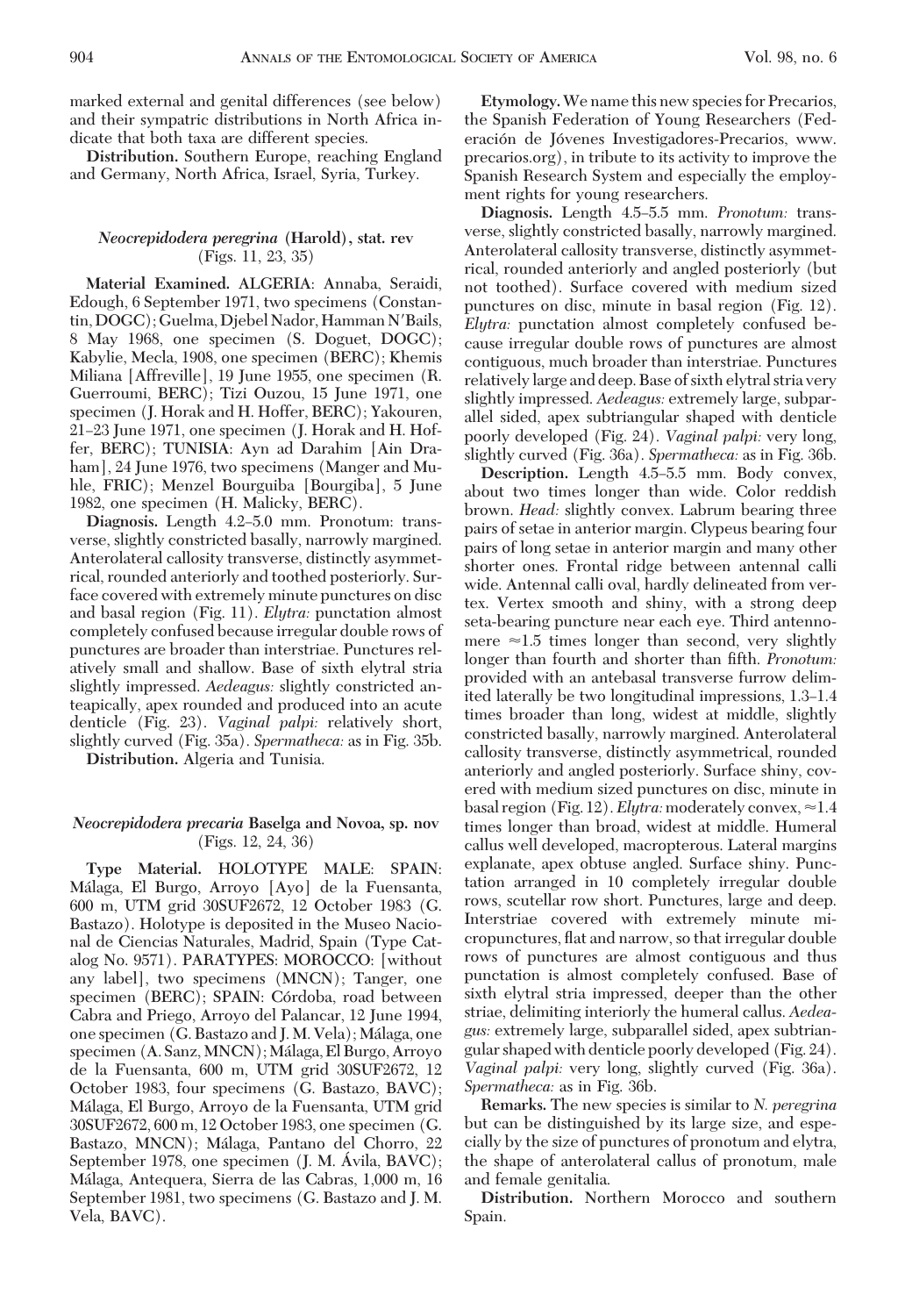In the Western Palaearctic region, there are 12 species belonging to these two groups of species. Following Biondi (1989), and taking into account the new taxa, four species should be included in the *N. impressa* group (*N. impressa, N. transversa, N. peregrine,* and *N. precaria*), and those remaining in the *N. ferruginea* group (*N. ferruginea, N. crassicornis, N. hispanica, N. carolinae, N. motschulskii, N. interpunctata, N. bolognai,* and *N. brevicollis*). However, in our opinion, *N. brevicollis* belongs to the species group of *N. impressa* by the assymetrical anterolateral callosity of pronotum (rounded anteriorly and angled posteriorly), as well as the shape of pronotum, aedeagus, and vaginal palpi.

The taxonomy of both groups involves serious difficulties due to the strong morphological resemblance among species, the moderate intraspecific variation of external characters and also the sympatric occurrence of several taxa. For this reason, the proposed key contains several features in each couplet, including always male and female genitalia. The external characters have been selected because they are stable across the studied material. However, exceptional individuals have been observed in some taxa (i.e., specimens of *N. crassicornis* with stronger pronotal punctation, specimens of *N. transversa* with pronotum constricted basally), so that the dissection of genital structures is almost indispensable. This need was previously indicated by Doguet (1994), but only the spermathecae were available for females, making thus an accurate identification of females impossible for sympatric close species (i.e., *N. motschulskii*/*N. ferruginea, N. crassicornis*/*N. ferruginea,* and *N. transversa*/*N. brevicollis*). The study of vaginal palpi (Figs. 15–36) resolves this previous taxonomic problem, allowing a diagnostic precision similar to that of aedeagi (Figs.  $13-24$ ).

The recognition of two new species is supported by both external and genital characters. In *N. carolinae,* there are two excellent external diagnostic characters: the anterolateral callosity of pronotum well developed, strongly produced anteriorly instead of poorly developed (Figs.  $1-3$ ), and the base of sixth elytral stria strongly impressed, deeper than the other striae instead of normally impressed. These two features, as well as the subtriangular apex of aedeagus and the shape of vaginal palpi, distinguish this new species from both *N. crassicornis* and *N. hispanica* (Figs. 13-15, 25Ð27). By the large and deep elytral punctures, *N. carolinae* also can be separated from *N. crassicornis.* In *N. precaria,* the size of pronotal and elytral punctures, and the shape of anterolateral callosity of pronotum  $(Figs. 11-12)$  are the external diagnostic features that separate the new species from *N. peregrina.* The genital ones are the subparallel sided large aedeagus and the long and slender vaginal palpi (Figs. 23–24, 35–36).

*N. hispanica* and *N. peregrina* are raised from the subspecific status based on their stable differences with *N. crassicornis* and *N. impressa,* respectively. External structures reported in the diagnoses and key, and especially male and female genitalia, show constant diagnostic characters in all the specimens we have studied. In our opinion, the absence of intermediate states in the cited characters and the lack of specimens of doubtful identification due to contradictory characters make the specific status more appropriate for both taxa.

Regarding the position of these two groups within the genus, the cladistic analysis carried out by Biondi (1989) is not easy to interpret. TheWagner parsimony method supplies an unrooted consensus tree joining the taxa here studied in a clade supported by  $>50\%$  of trees. This clade could be monophyletic or paraphyletic, due to the unrooted condition of the tree. The Camin-Sokal rooted consensus tree shows three basal clades, one supported by 50% of trees for *N. impressa* and *N. transversa,* and two more clades for the remaining species of the *N. impressa* and *N. ferruginea* groups, supported by a percentage of trees lower than 50%. This basal position could be because of the difficulty to establish the ancestral state of characters and the "ingroup comparison" method used by Biondi (1989). In our opinion, opposed to Biondi (1989), comparing *Neocrepidodera* with close genera (as *Orestia* Germar, *Crepidodera* Chevrolat, and *Ochrosis* Foudras), the plesiomorphic states for elytral punctation and the shape of anterolateral callosity, for example, should be completely ordered striae and callosity toothed, respectively. Taking into account the extreme importance of an accurate establishment of the character state polarity, further analysis is needed to clarify the phylogenetic relations within *Neocrepidodera.*

# **Key to the** *Neocrepidodera* **of the** *N. ferruginea* **and** *N. impressa* **groups from the West Palaearctic region**

| 1. Elytral striae completely or almost completely        |
|----------------------------------------------------------|
|                                                          |
| Elytral striae irregular $\ldots \ldots \ldots \ldots 6$ |
| 2. Discal punctures of pronotum fine (Figs. 1-3).        |
| Vaginal palpi parallel sided or slightly en-             |
| larged anteapically (Figs. $25-27$ ) 3                   |
| Discal punctures of pronotum moderately large            |
| to coarse (Figs. 4–5). Vaginal palpi tapering to         |
| the apex (Figs. $28-29$ ) 5                              |
| 3. Elytra with strial punctures small and shallow.       |
| Aedeagus larger, apical expansion reaching               |
| about one-third of its length, apex broadly              |
| subtriangular or produced into an obtuse                 |
| denticle (Fig. 13). Basal membranous re-                 |
| gion of vaginal palpi strongly elongated                 |
| $(Fig. 25) \ldots$ N. crassicornis (Faldermann)          |
| Elytra with strial punctures large and deep. Ae-         |
| deagus shorter, apical expansion reaching                |
| about one fourth of its length. (Figs. 14–15).           |
| Basal membranous region of vaginal palpi                 |
| short (Figs. $26-27$ ) 4                                 |
| 4. Antonolotomil collectus of muon otron moonly do       |

4. Anterolateral callosity of pronotum poorly developed, almost symmetrical (Fig. 2). Base of sixth elytral stria normally impressed, as deep as the other striae. Apex of aedeagus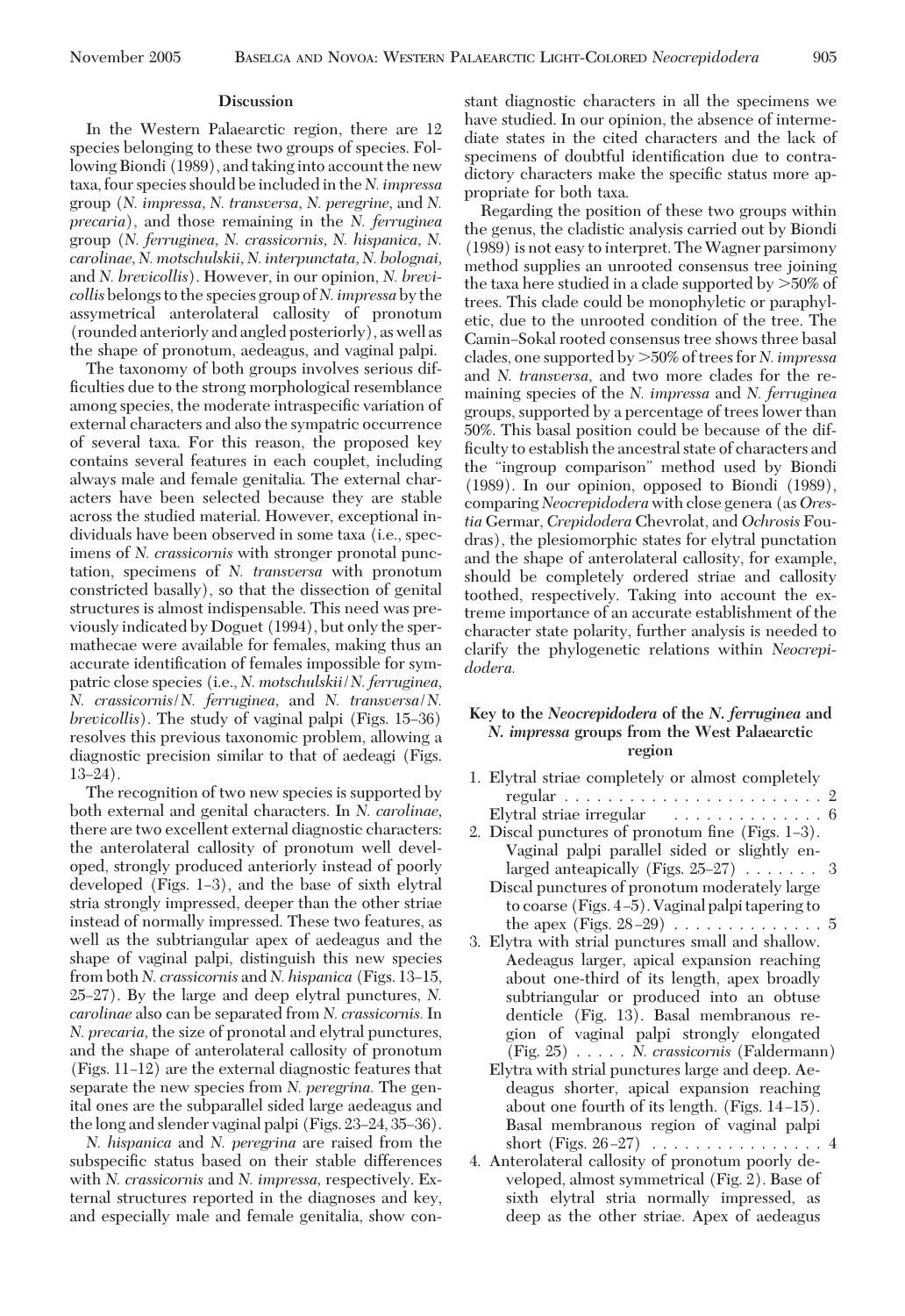wide rounded, produced into an obtuse denticle (Fig. 14). Vaginal palpi as in Fig. 26.

- .............. *N. hispanica* (J. Daniel) Anterolateral callosity of pronotum well developed, asymmetrical because it is strongly produced anteriorly (Fig. 3). Base of sixth elytral stria strongly impressed, deeper than the other striae. Apex of aedeagus almost triangular, forming no denticle (Fig. 15). Vaginal palpi as in Fig. 27. ..... *N. carolinae* sp. nov.
- 5. Base of sixth elytral stria strongly impressed, deeper than the other striae. Sides of pronotum constricted basally, discal punctures coarse and deep, antebasal punctures markedly finer than discal ones (Fig. 4). Aedeagus produced apically into a very acute point (Fig. 16). Vaginal palpi long and slender (Fig. 28) . . . . . . . *N. motschulskii* (Konstantinov)
	- Base of sixth elytral stria normally impressed, as deep as the other striae. Sides of pronotum not constricted basally, discal punctures moderately large but shallow, antebasal punctures as large as discal ones or very slightly finer (Fig. 5). Aedeagus short, produced apically into a rounded denticle (Fig. 17). Vaginal palpi relatively short and wide (Fig. 29) ......... *N. ferruginea* (Scopoli)
- 6. Anterolateral callosity of pronotum more or less angulose but almost symmetrical (Figs.  $6-7$ ). ............................ 7 Anterolateral callosity of pronotum distinctly
	- asymmetrical, rounded anteriorly and angulose posteriorly (Figs.  $8-12$ )  $\ldots \ldots \ldots$ .
- 7. Pronotum subquadrate (Fig. 6). Elytral strial punctures coarse, interstriae narrow and convex. Aedeagus apically produced into an acute denticle (Fig. 18). Vaginal palpi poorly developed, extremely short and narrow (Fig. 30) . . . . . . . *N. interpunctata* (Motschulsky)
	- Pronotum clearly transverse (Fig. 7). Elytral strial punctures fine, interstriae broad and ßat. Aedeagus rounded at apex (Fig. 19). Vaginal palpi large, relatively long and wide (Fig. 31). ............. *N. bolognai* (Biondi)
- 8. Discal punctures of pronotum coarse (Figs. 8 Ð9). Elytral interstriae at least slightly convex . . . . . . . . . . . . . . . . . . . . . . . . . . 9
	- Discal punctures of pronotum fine (Figs. 10 12). Elytral interstriae completely ßat. . . 10
- 9. Anterolateral callosity slightly transverse (Fig. 8). Aedeagus short, constricted basally and rounded apically (Fig. 20). Vaginal palpi short and broad (Fig. 32) .....
	- .............. *N. brevicollis* (J. Daniel) Anterolateral callosity of pronotum markedly transverse (Fig. 9). Aedeagus large, subparallel basally and acutely pointed apically (Fig. 21). Vaginal palpi relatively long and slender (Fig. 33). ....... *N. transversa* (Marsham)
- 10. Elytral striae irregular but distinct, punctures arranged in irregular double rows narrower than interstriae. Aedeagus short, strongly

constricted anteapically, produced into a denticle at apex (Fig. 22). Vaginal palpi slen-

- der (Fig. 34) .......... *N. impressa* (F.) Elytral striae almost indistinct, punctation confused because irregular rows are broader than interstriae, sometimes almost contiguous. Aedeagus large, slightly constricted anteapically or subparallel sided (Figs. 23-24). Vaginal palpi broad (Figs.  $35-36$ ) . . . . . . 11
- 11. Discal punctures of pronotum extremely minute and shallow, posterior angle of anterolateral callosity strongly toothed (Fig. 11). Aedeagus slightly constricted anteapically, apex rounded and produced into an acute denticle (Fig. 23). Vaginal palpi relatively short  $(Fig. 35)$ ............

............... *N. peregrina* (Harold)

Discal punctures of pronotum relatively large and deep, posterior angle of anterolateral callosity distinct but not toothed (Fig. 12). Aedeagus extremely large, subparallel sided, apex subtriangular shaped with denticle poorly developed (Fig. 24). Vaginal palpi very long (Fig. 36) .... *N. precaria* sp. nov.

#### **Acknowledgments**

We are grateful to G. Bastazo, M. Bergeal, M. Biondi, M. Döberl, S. Doguet, F. Fritzlar, A. Konstantinov, and J. M. Vela for the loan of many specimens of *Neocrepidodera* that were essential for this study; V. Llorente (MNCN) for kind assistance with the transcription of Russian labels of a great part of USNM collection; and C. Martín (curator of the MNCN) for making possible the work of first author in MNCN. This paper was supported by Xunta de Galicia with a postdoctoral grant to A.B., and research projects PGIDT01PXI20004PR and PGIDT01MAM20001PR. Current A.B. position at MNCN is supported by MEC Juan de la Cierva Program.

#### **References Cited**

- Biondi, M. 1989. Classification and phylogenesis of the Western Palaearctic species of the genus *Asiorestia* Jacobson (Coleoptera, Chrysomelidae, Alticinae). Entomography 6: 519–529.
- **Biondi, M. 1993.** Revisione del sottogenere*Asiorestia* Jacob. s. str. (Coleoptera Chrysomelidae Alticinae). Boll. Mus. Civ. Stor. Nat. Verona 17: 1-55.
- **Blunck, H. 1932.** Zur Kenntnis der Lebensgewohnheiten und der Metamorphose Getreidebewohnender Halticinen. Z. Angew. Entomol. 19: 357–394.
- Daniel, J. 1904. Revision der paläarktischen *Crepidodera*-Arten. Münchener Koleopt. Zeitschr. 2: 237–297.
- Doguet, S. 1994. Coléoptères Chrysomelidae. vol. 2, Alticinae. Faune de France, 80. Fédération Française des Sociétés de Sciences Naturelles, Paris, France.
- Gruev, B., and M. Döberl. 1997. General distribution of the flea beetles in Palaearctic subregion (Coleoptera, Chrysomelidae: Alticinae). Scopolia 37: 1-496.
- **Heikertinger, F. 1948.** Bestimmungstabelle der *Crepidodera*-Verwandstchaft weitesten Sinnes. Koleopt. Rundsch. 31: 15-139.